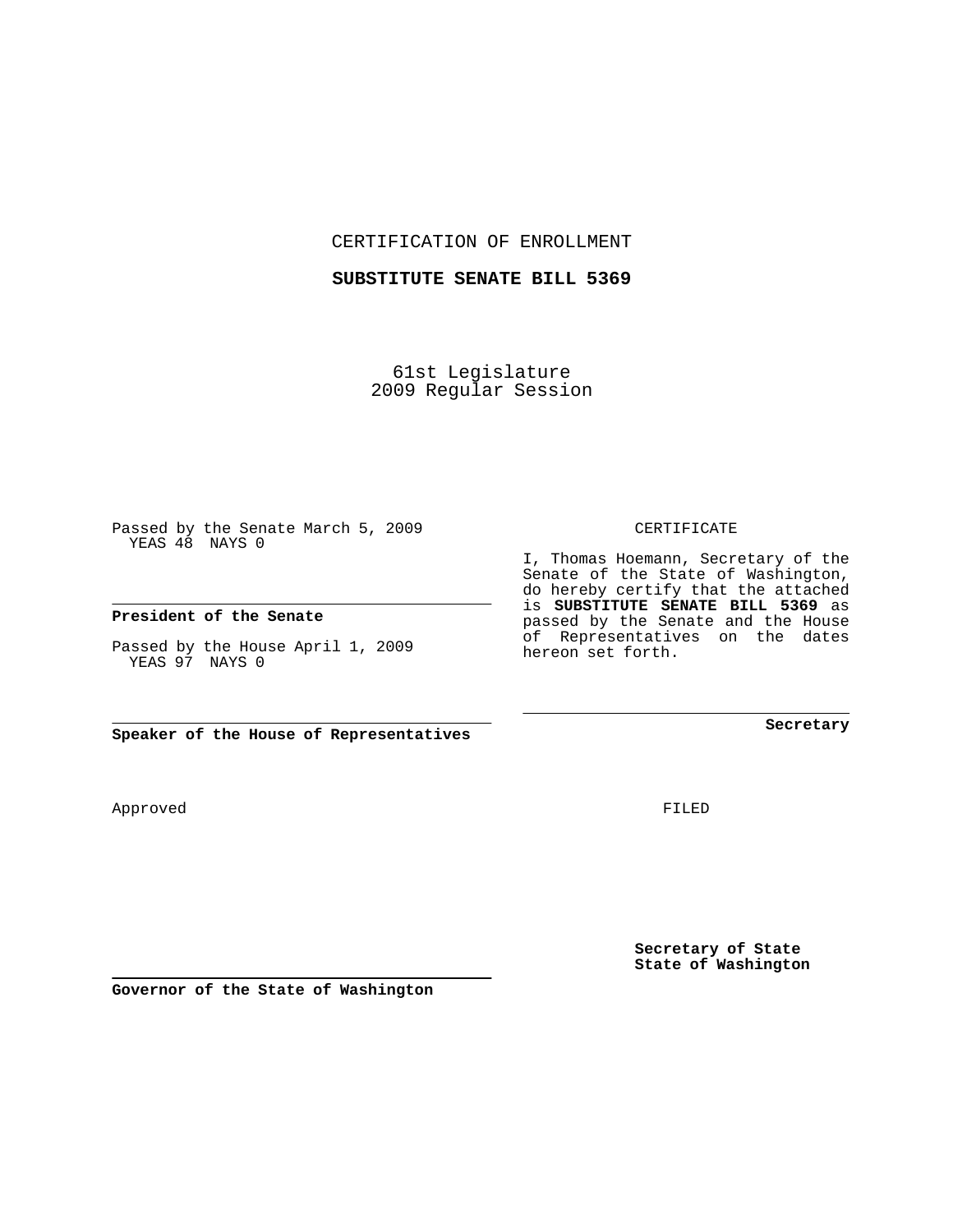## **SUBSTITUTE SENATE BILL 5369** \_\_\_\_\_\_\_\_\_\_\_\_\_\_\_\_\_\_\_\_\_\_\_\_\_\_\_\_\_\_\_\_\_\_\_\_\_\_\_\_\_\_\_\_\_

\_\_\_\_\_\_\_\_\_\_\_\_\_\_\_\_\_\_\_\_\_\_\_\_\_\_\_\_\_\_\_\_\_\_\_\_\_\_\_\_\_\_\_\_\_

Passed Legislature - 2009 Regular Session

## **State of Washington 61st Legislature 2009 Regular Session**

**By** Senate Health & Long-Term Care (originally sponsored by Senators Franklin, Becker, Fairley, Keiser, Marr, Murray, Kohl-Welles, and Parlette; by request of Department of Health)

READ FIRST TIME 01/27/09.

 1 AN ACT Relating to adding and deleting counseling professions 2 subject to the authority of the secretary of health under the uniform 3 disciplinary act; amending RCW 18.130.040 and 18.130.040; providing 4 effective dates; and declaring an emergency.

5 BE IT ENACTED BY THE LEGISLATURE OF THE STATE OF WASHINGTON:

 6 **Sec. 1.** RCW 18.130.040 and 2009 c 2 s 16 (Initiative Measure No. 7 1029) are each amended to read as follows:

 8 (1) This chapter applies only to the secretary and the boards and 9 commissions having jurisdiction in relation to the professions licensed 10 under the chapters specified in this section. This chapter does not 11 apply to any business or profession not licensed under the chapters 12 specified in this section.

13 (2)(a) The secretary has authority under this chapter in relation 14 to the following professions:

15 (i) Dispensing opticians licensed and designated apprentices under 16 chapter 18.34 RCW;

- 17 (ii) Naturopaths licensed under chapter 18.36A RCW;
- 18 (iii) Midwives licensed under chapter 18.50 RCW;
- 19 (iv) Ocularists licensed under chapter 18.55 RCW;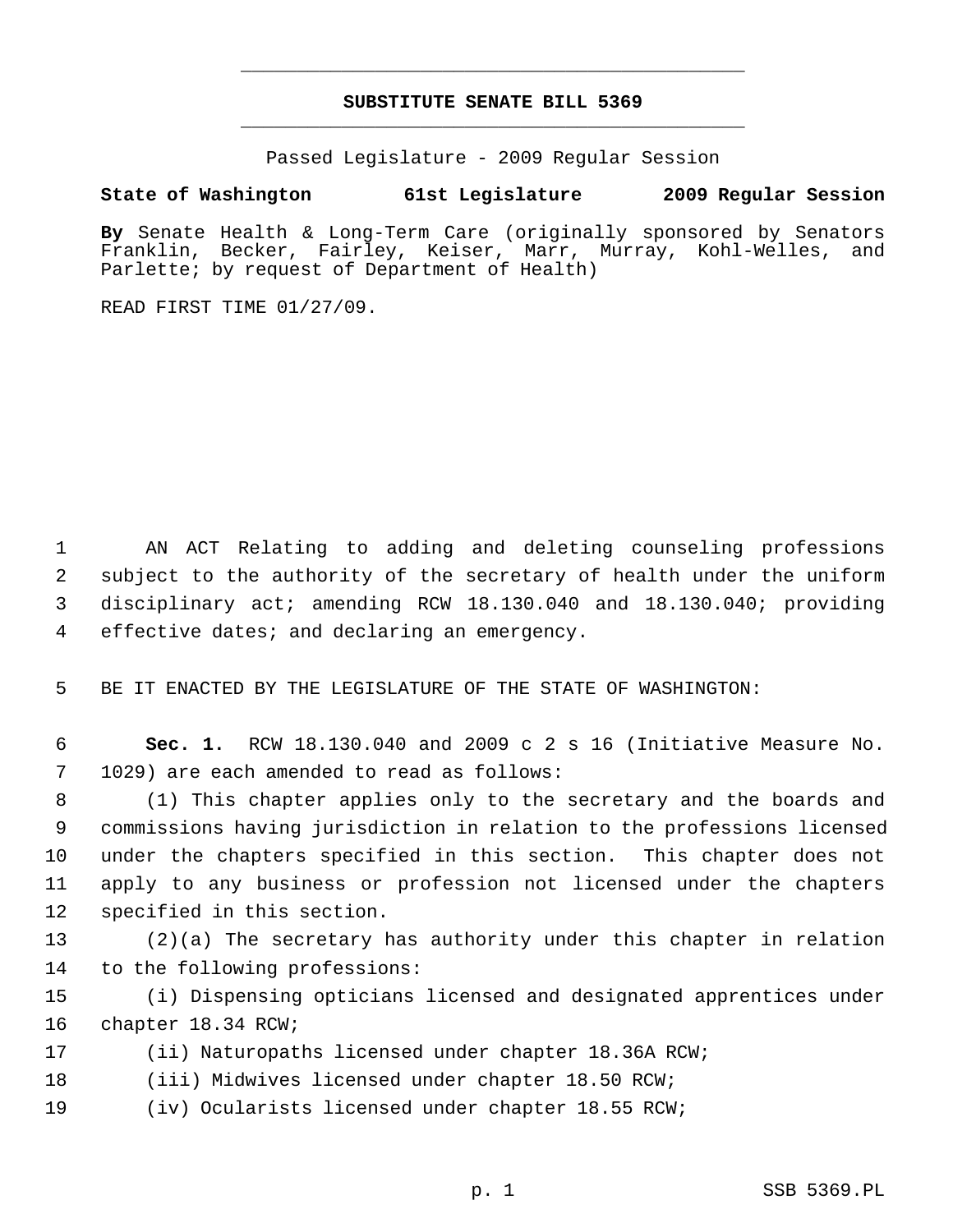1 (v) Massage operators and businesses licensed under chapter 18.108 2 RCW; 3 (vi) Dental hygienists licensed under chapter 18.29 RCW; 4 (vii) Acupuncturists licensed under chapter 18.06 RCW; 5 (viii) Radiologic technologists certified and X-ray technicians 6 registered under chapter 18.84 RCW; 7 (ix) Respiratory care practitioners licensed under chapter 18.89 8 RCW; 9 (x) ((Persons registered under chapter 18.19 RCW)) Counselors, 10 hypnotherapists, and agency affiliated counselors registered and 11 advisors and counselors certified under chapter 18.19 RCW; 12 (xi) Persons licensed as mental health counselors, mental health 13 counselor associates, marriage and family therapists, ((and)) marriage 14 and family therapist associates, social workers, social work 15 associates--advanced, and social work associates--independent clinical 16 under chapter 18.225 RCW; 17 (xii) Persons registered as nursing pool operators under chapter 18 18.52C RCW; 19 (xiii) Nursing assistants registered or certified under chapter 20 18.88A RCW; 21 (xiv) Health care assistants certified under chapter 18.135 RCW; 22 (xv) Dietitians and nutritionists certified under chapter 18.138 23 RCW; 24 (xvi) Chemical dependency professionals and chemical dependency 25 professional trainees certified under chapter 18.205 RCW; 26 (xvii) Sex offender treatment providers and certified affiliate sex 27 offender treatment providers certified under chapter 18.155 RCW; 28 (xviii) Persons licensed and certified under chapter 18.73 RCW or 29 RCW 18.71.205; 30 (xix) Denturists licensed under chapter 18.30 RCW; 31 (xx) Orthotists and prosthetists licensed under chapter 18.200 RCW; 32 (xxi) Surgical technologists registered under chapter 18.215 RCW; 33 (xxii) Recreational therapists; 34 (xxiii) Animal massage practitioners certified under chapter 18.240 35 RCW; 36 (xxiv) Athletic trainers licensed under chapter 18.250 RCW; and 37 (xxv) Home care aides certified under chapter 18.88B RCW.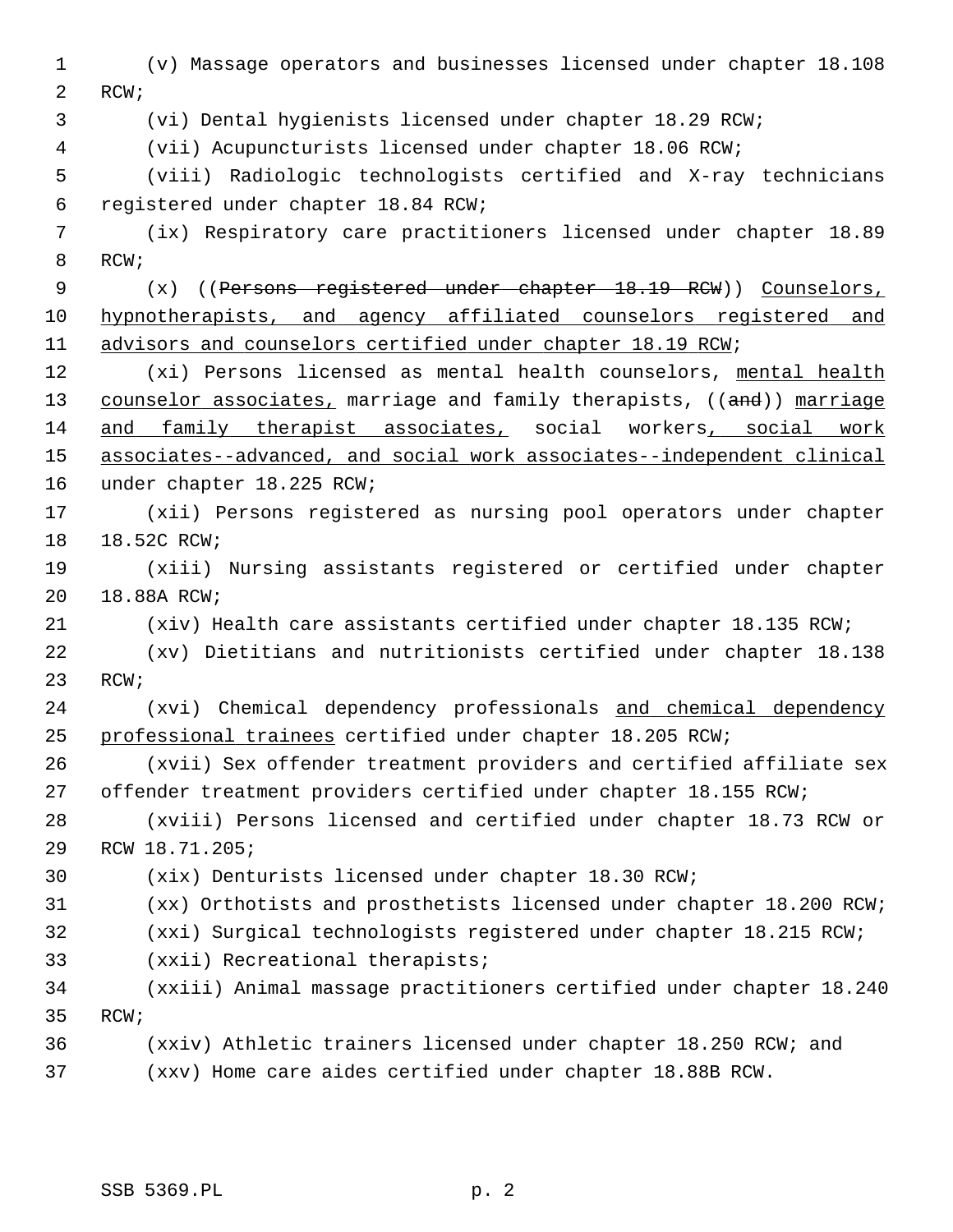1 (b) The boards and commissions having authority under this chapter 2 are as follows:

 3 (i) The podiatric medical board as established in chapter 18.22 4 RCW;

 5 (ii) The chiropractic quality assurance commission as established 6 in chapter 18.25 RCW;

 7 (iii) The dental quality assurance commission as established in 8 chapter 18.32 RCW governing licenses issued under chapter 18.32 RCW and 9 licenses and registrations issued under chapter 18.260 RCW;

10 (iv) The board of hearing and speech as established in chapter 11 18.35 RCW;

12 (v) The board of examiners for nursing home administrators as 13 established in chapter 18.52 RCW;

14 (vi) The optometry board as established in chapter 18.54 RCW 15 governing licenses issued under chapter 18.53 RCW;

16 (vii) The board of osteopathic medicine and surgery as established 17 in chapter 18.57 RCW governing licenses issued under chapters 18.57 and 18 18.57A RCW;

19 (viii) The board of pharmacy as established in chapter 18.64 RCW 20 governing licenses issued under chapters 18.64 and 18.64A RCW;

21 (ix) The medical quality assurance commission as established in 22 chapter 18.71 RCW governing licenses and registrations issued under 23 chapters 18.71 and 18.71A RCW;

24 (x) The board of physical therapy as established in chapter 18.74 25 RCW;

26 (xi) The board of occupational therapy practice as established in 27 chapter 18.59 RCW;

28 (xii) The nursing care quality assurance commission as established 29 in chapter 18.79 RCW governing licenses and registrations issued under 30 that chapter;

31 (xiii) The examining board of psychology and its disciplinary 32 committee as established in chapter 18.83 RCW; and

33 (xiv) The veterinary board of governors as established in chapter 34 18.92 RCW.

35 (3) In addition to the authority to discipline license holders, the 36 disciplining authority has the authority to grant or deny licenses. 37 The disciplining authority may also grant a license subject to 38 conditions.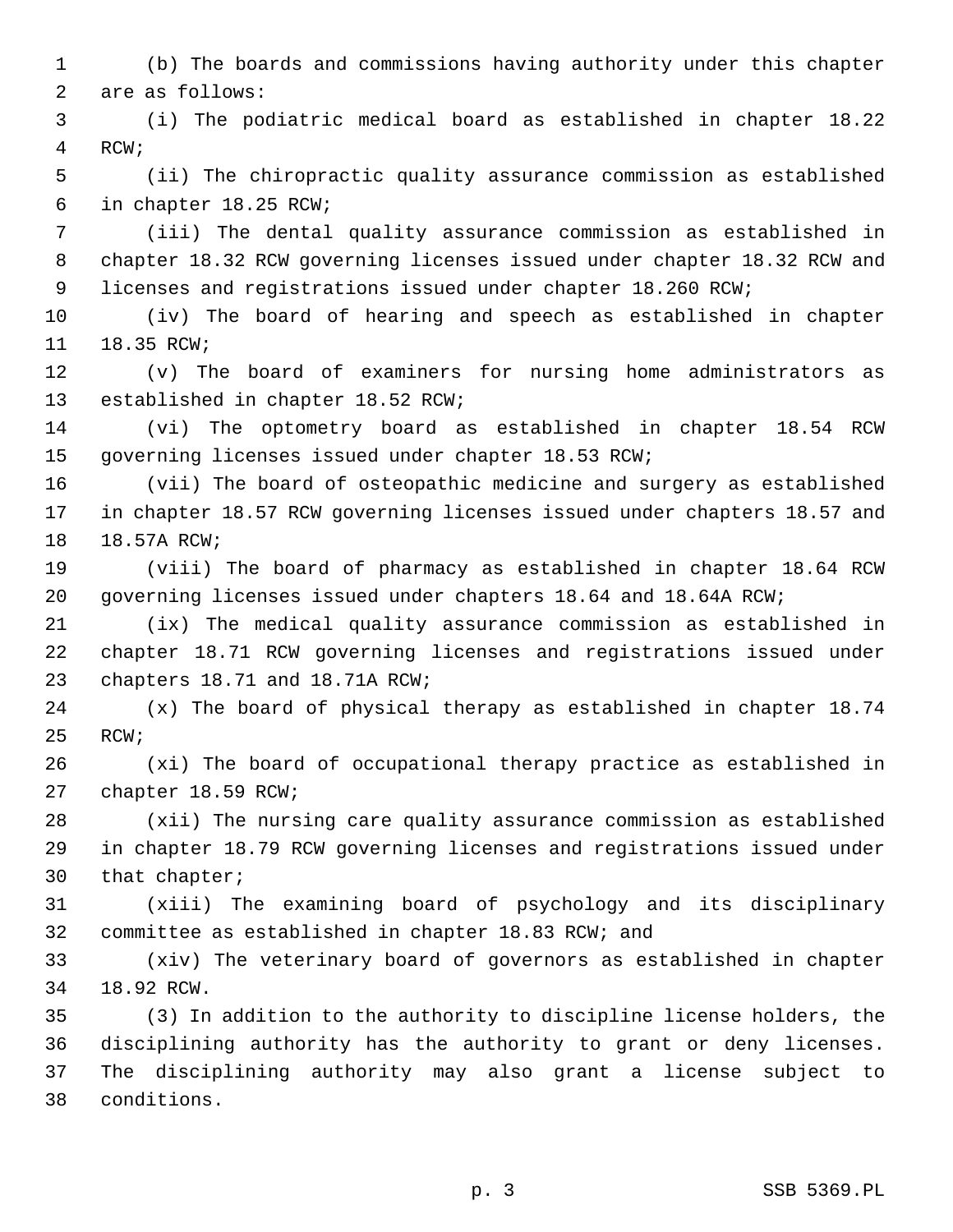1 (4) All disciplining authorities shall adopt procedures to ensure 2 substantially consistent application of this chapter, the Uniform 3 Disciplinary Act, among the disciplining authorities listed in 4 subsection (2) of this section.

 5 **Sec. 2.** RCW 18.130.040 and 2009 c ... s 1 (section 1 of this act) 6 (Initiative Measure No. 1029) are each amended to read as follows:

 7 (1) This chapter applies only to the secretary and the boards and 8 commissions having jurisdiction in relation to the professions licensed 9 under the chapters specified in this section. This chapter does not 10 apply to any business or profession not licensed under the chapters 11 specified in this section.

12 (2)(a) The secretary has authority under this chapter in relation 13 to the following professions:

14 (i) Dispensing opticians licensed and designated apprentices under 15 chapter 18.34 RCW;

16 (ii) Naturopaths licensed under chapter 18.36A RCW;

17 (iii) Midwives licensed under chapter 18.50 RCW;

18 (iv) Ocularists licensed under chapter 18.55 RCW;

19 (v) Massage operators and businesses licensed under chapter 18.108 20 RCW;

21 (vi) Dental hygienists licensed under chapter 18.29 RCW;

22 (vii) Acupuncturists licensed under chapter 18.06 RCW;

23 (viii) Radiologic technologists certified and X-ray technicians 24 registered under chapter 18.84 RCW;

25 (ix) Respiratory care practitioners licensed under chapter 18.89 26 RCW;

27  $(x)$  ((Counselors,)) Hypnotherapists( $(\tau)$ ) and agency affiliated 28 counselors registered and advisors and counselors certified under 29 chapter 18.19 RCW;

30 (xi) Persons licensed as mental health counselors, mental health 31 counselor associates, marriage and family therapists, marriage and 32 family therapist associates, social workers, social work associates-- 33 advanced, and social work associates--independent clinical under 34 chapter 18.225 RCW;

35 (xii) Persons registered as nursing pool operators under chapter 36 18.52C RCW;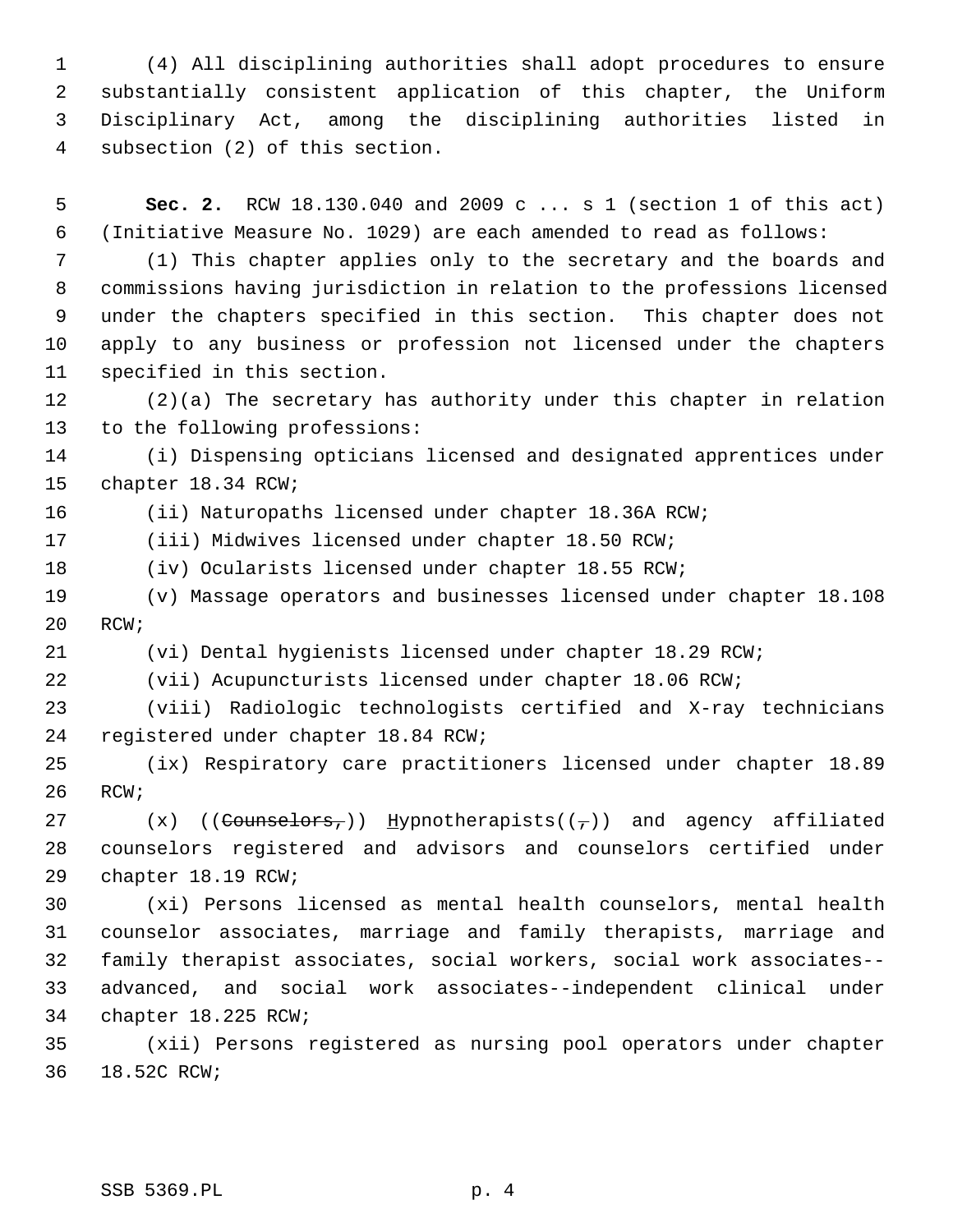1 (xiii) Nursing assistants registered or certified under chapter 2 18.88A RCW; 3 (xiv) Health care assistants certified under chapter 18.135 RCW; 4 (xv) Dietitians and nutritionists certified under chapter 18.138 5 RCW; 6 (xvi) Chemical dependency professionals and chemical dependency 7 professional trainees certified under chapter 18.205 RCW; 8 (xvii) Sex offender treatment providers and certified affiliate sex 9 offender treatment providers certified under chapter 18.155 RCW; 10 (xviii) Persons licensed and certified under chapter 18.73 RCW or 11 RCW 18.71.205; 12 (xix) Denturists licensed under chapter 18.30 RCW; 13 (xx) Orthotists and prosthetists licensed under chapter 18.200 RCW; 14 (xxi) Surgical technologists registered under chapter 18.215 RCW; 15 (xxii) Recreational therapists; 16 (xxiii) Animal massage practitioners certified under chapter 18.240 17 RCW; 18 (xxiv) Athletic trainers licensed under chapter 18.250 RCW; and 19 (xxv) Home care aides certified under chapter 18.88B RCW. 20 (b) The boards and commissions having authority under this chapter 21 are as follows: 22 (i) The podiatric medical board as established in chapter 18.22 23 RCW; 24 (ii) The chiropractic quality assurance commission as established 25 in chapter 18.25 RCW; 26 (iii) The dental quality assurance commission as established in 27 chapter 18.32 RCW governing licenses issued under chapter 18.32 RCW and 28 licenses and registrations issued under chapter 18.260 RCW; 29 (iv) The board of hearing and speech as established in chapter 30 18.35 RCW; 31 (v) The board of examiners for nursing home administrators as 32 established in chapter 18.52 RCW; 33 (vi) The optometry board as established in chapter 18.54 RCW 34 governing licenses issued under chapter 18.53 RCW; 35 (vii) The board of osteopathic medicine and surgery as established 36 in chapter 18.57 RCW governing licenses issued under chapters 18.57 and 37 18.57A RCW;